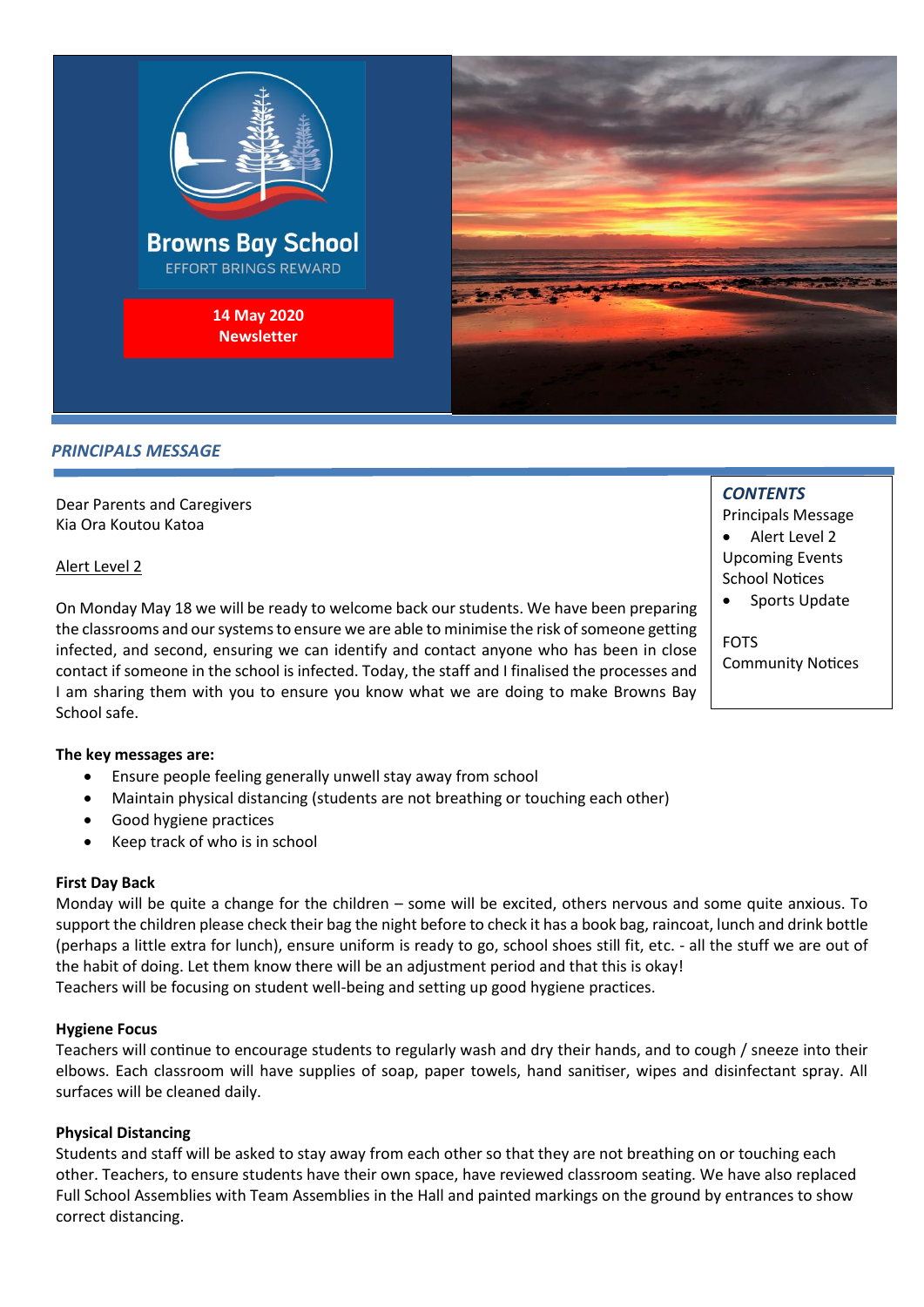## **Parents Onsite**

Everyone coming into the school, including parents, must sign a School Register. Adults onsite must use safe distancing practice (1 metre where practicable). At Alert Level 2 we would ask parents when on site to stay outside the classrooms.

## **DROP OFF**

The school day will begin as usual at 8.50am for all students. There will be an increased number of staff on duty around the school and teachers will be in their rooms from 8.30am.

#### **Students are not to arrive at school before 8.30am**

We ask parents to drop children off outside the gate and remain in their cars because we are required to register EVERY ADULT coming on to the school site. If a parent needs to walk into the school grounds between 8.30 and 9am you will need to use either the Office (Masterton Road), or the ESOL / Room 8 (Masterton Road) entrances. At these entrances, the parent (please only one per family) will be required to register before coming on site. The other entrances will be for students only.

# **Our preference is parents do not come on site in the morning and drop students off outside the gate.**

#### **PICK UP**

Parents coming on site at PICK-UP time must use either the Office gate (Masterton Road) or the ESOL / Room 8 gate (Masterton Road) entrances from 2.40pm – please wait in your car until that time. You may exit via any of the gates.

Students will be released at staggered times over the week of May 18 – 22.

**Year 1 and 2** will be available for collection at **2.45pm** from the classroom (if you come onsite then you must register with your classroom teacher).

**Year 3 and 4** will be released at **2.55pm** and collected from outside the gates.

**Year 5 and 6** will be released at **3.05pm** and collected from outside the gates.

# **Our preference is only parents of Year 1 and 2 students come on site for pick – up.**

We ask that everyone vacates the school grounds as soon as possible. The school grounds are not available for public use at this time.

It would be appropriate to talk about this with your child and make sure they know what their arrangements are for the end of the day.

#### **Stay home if sick**

Parents are asked to keep sick children at home. Symptoms to look out for are a cold, head cold, blocked ears, cough, sneezing, sore throat, chills and a fever. Anyone with these symptoms should not enter school. If a child is showing these symptoms then the parent will be asked to collect them from school.

#### **Distance Learning**

The expectation is all students will be attending school at Alert Level 2. Distance Learning will only be available for students who are required to self-isolate due to Covid-19 or are vulnerable to serious illness.

#### **School Lunches**

School lunches will be available from Monday 18 May. The morning tea and lunchtime counter sales will not be available. EZI-lunch and Subway will operate as normal from May 18.

#### **Teacher Meetings**

We would ask that over the next two weeks parents do not ask for meetings with teachers before and after school. We would like the opportunity to firmly establish the routines around school drop off and pick-ups. Teachers can be contacted by email.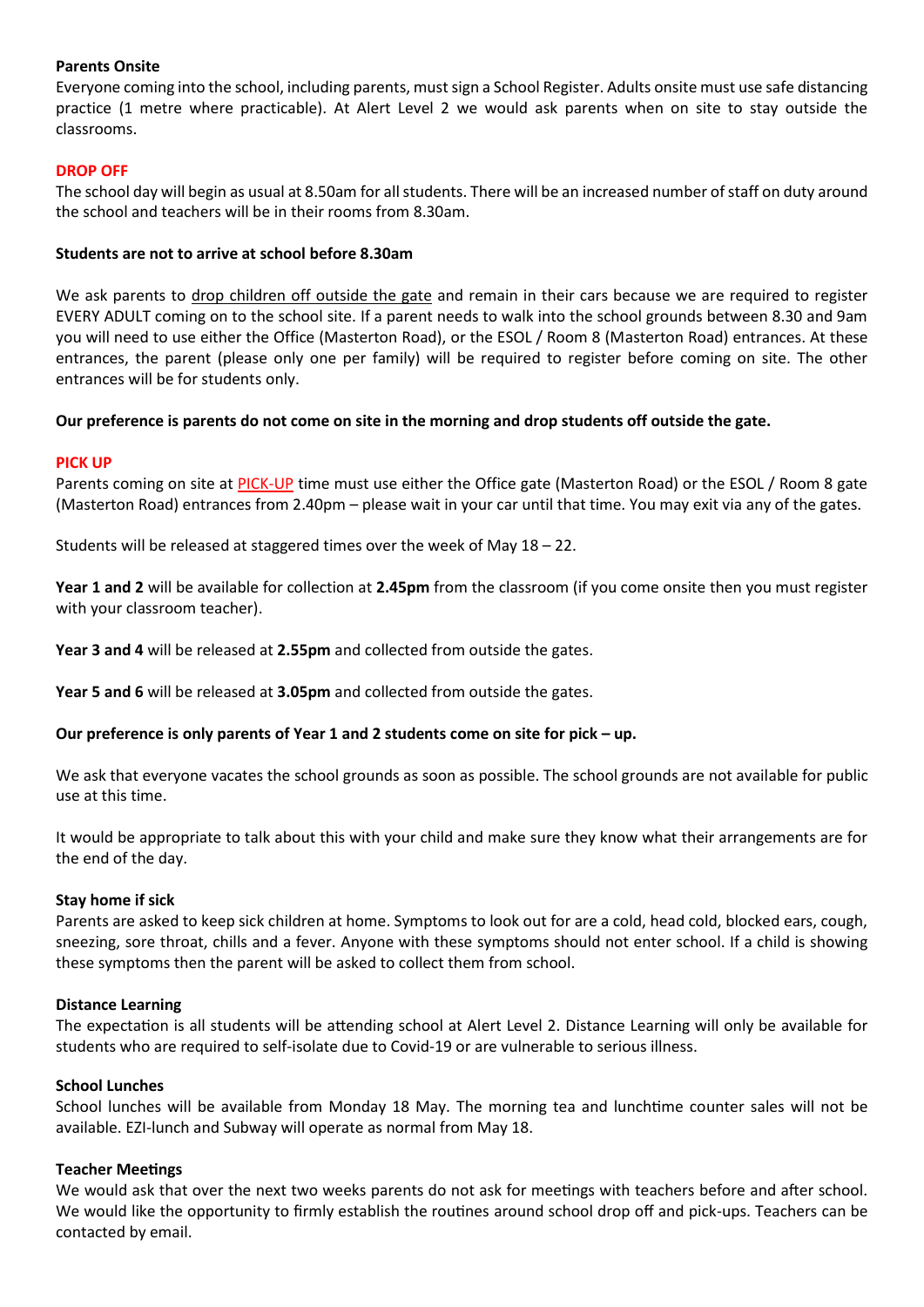#### **Summary**

I would like to acknowledge the Browns Bay School Community for their patience and positive attitude over the past weeks. Teachers, have worked very hard to provide Distance Learning over the Lock-down and maintain communication with families. The students have given their best in a trying situation. I look forward to everyone being back on site because a school without its children, teachers and parents is quite a dull place.

Peter Mulcahy PRINCIPAL

## *UPCOMING EVENTS*

Thursday 21 May – BOT Meeting – 6.30pm Monday 01 June – Queens Birthday (School closed)

#### *SCHOOL NOTICES*

#### **Sports**

All Inter-School/Super Cluster Sports events have been cancelled this term.

Our after school organised sports competitions are currently suspended/on hold as we are waiting on directives and further information from the organising sporting bodies.

Basketball/Miniball Netball Hockey Flippa Ball

As soon as we have been advised from the above sporting bodies we will be in contact with the coaches/managers who will advise their teams of the outcomes and decisions made.

While we work through Level 2 restrictions and health and safety guidelines/procedures Team training/practices are not permitted on school grounds until further notice.

#### *FOTS*

#### **FACEBOOK**

Did you know we share a Facebook page with BBS? For news, photos, updates, and event information, go to: [www.facebook.com/Browns-Bay-School-Friends-of -the-School-173302139385925/](http://www.facebook.com/Browns-Bay-School-Friends-of%20-the-School-173302139385925/)

#### *COMMUNITY NOTICES*